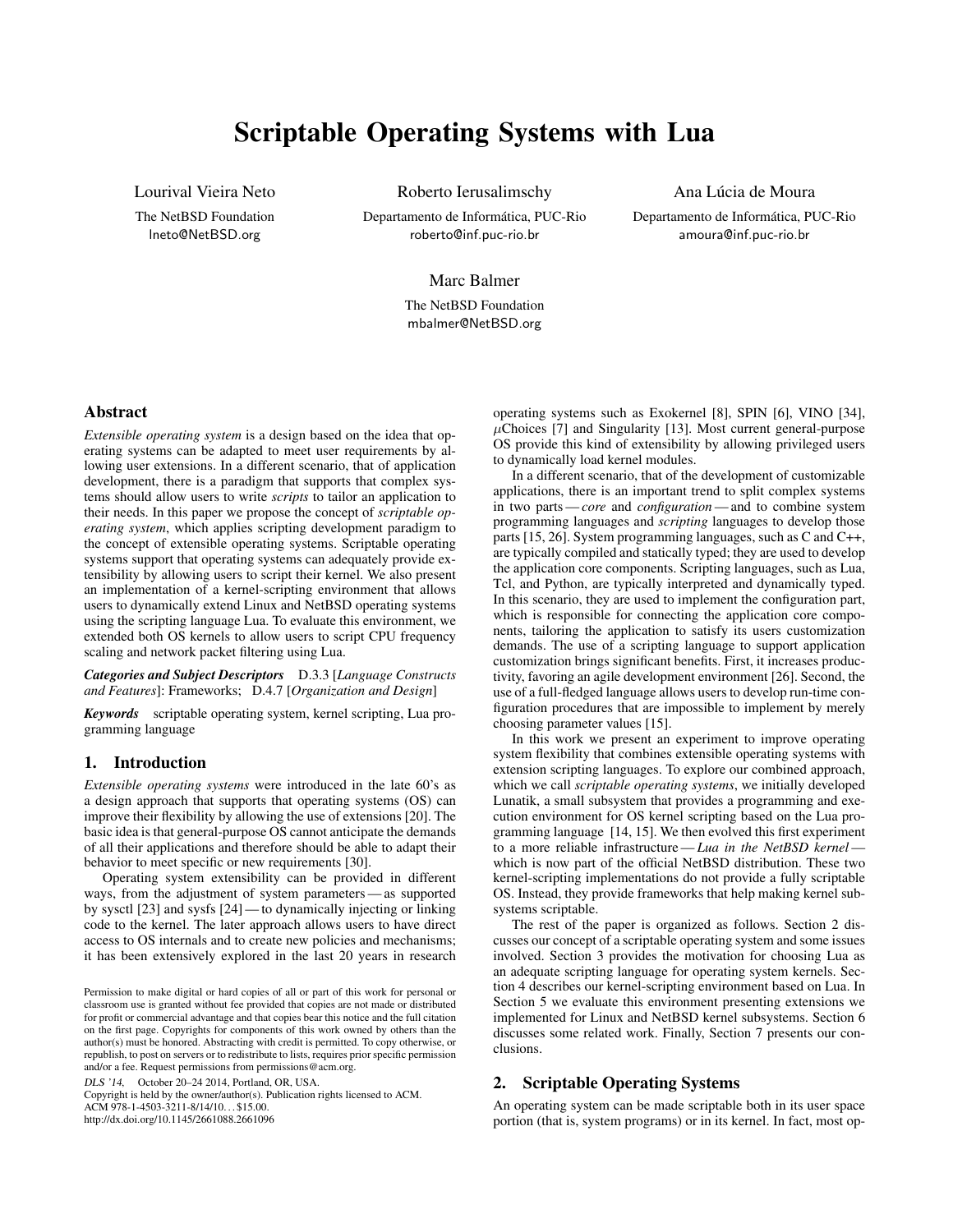erating systems have scriptable system programs, such as BSD Init, which uses a collection of shell scripts to configure user-level initialization [23]. Ideally, a scriptable operating system should support both user space and kernel scripting facilities, providing a common scripting-language environment to customize and configure the whole system. However, the key and fundamental idea behind our concept of a scriptable operating system is *kernel scripting*: scriptable OSs must provide extensibility by allowing users to dynamically load scripts into their kernel. Because this is also the most challenging and important part of making an OS scriptable, it is the focus of this paper.

OS kernel scripting can be provided in two different ways: *embedding* and *extending* a scripting language [21, 25]. Embedding a scripting language means that kernel subsystems behave as host programs, invoking the script interpreter as a library to execute user-defined scripts. Extending a scripting language means that kernel subsystems behave as libraries to user-defined scripts, which detain the execution control flow. Extending a language treats the kernel as a library: control flow begins in the script and flows into the kernel; embedding a language treats the kernel as a framework: control flow begins in the kernel and flows into scripts.

To provide extensibility by embedding a scripting language, kernel developers need to modify their subsystems to make them execute user extension scripts by invoking the script interpreter. Through those scripts, users can adapt the operating system behavior to their demands, defining appropriate policies and mechanisms.

Some possible uses for kernel extension by embedding a scripting language are:

- Process scheduling: by scripting the kernel, users can define alternative algorithms and policies for process and/or thread scheduling. This facility could support, for instance, the implementation of process quality of service (QoS). This kind of extension was successfully explored by the Bossa system [4], which uses a domain-specific language (DSL) suitable for this scenario.
- Packet filtering: kernel scripting permits the use of more sophisticated rules for filtering and processing network packets, as an alternative to simple rule tables. This facility is provided through domain-specific languages by some extensible operating systems such as Exokernel [8].
- Device drivers: kernel developers (and users) can implement and customize device drivers using scripts. A developer could, for instance, implement a driver for a new Universal Serial Bus (USB) peripheral or create her own keyboard layouts.

Extending a scripting language to support kernel scripting requires the development of binding libraries to expose kernel functions and data structures to user scripts. Providing scripts loaded into kernel space with direct access to kernel internals avoids the use of conventional user-level interfaces, which typically involve successive costly context switches and buffer copying.

Some possible scenarios for kernel scripting by extending a scripting language are:

- Web servers: a web server could improve its performance by loading a script to process the HTTP/SPDY [5, 9] protocol stacks inside the kernel. This use case has been explored in many extensible operating systems [3, 19, 32, 35].
- File systems: kernel scripting allows users to define their own abstractions for disk and network data storage. A user could, for instance, define her own disk-block layouts or implement her own protocols for a remote file storage facility. User-defined disk-block layouts are provided by Exokernel with the use of a DSL [8].

Network protocols: kernel scripting can be used for implementing network protocol daemons. This facility is specially useful for protocols that reside in lower network layers. A user-level daemon for the Link Layer Discovery Protocol (LLDP) [2], for instance, requires the implementation of user-level raw sockets. The application layer Real-time Transport Protocol (RTP) [31], which has much in common with transport layer protocols, is another interesting example.

Besides improving the flexibility of operating systems, kernel scripting also provides an interesting environment for prototyping and quick and easy experimentation of new kernel algorithms and mechanisms. This kind of environment allows the use of rapid development methodologies [26] by kernel developers themselves.

Traditional operating systems use several domain-specific languages for their configuration. As an example, NetBSD uses DSLs for system initialization (rc.conf(5)), packet filtering (npf.conf(8)) and kernel static configuration (autoconf(9)). The scriptable OS approach replaces these different DSLs by a single scripting language engine, simplifying the system architecture.

# 2.1 Examples of kernel scripting

The Linux kernel subsystem *CPUfreq* [27] manages CPU frequency and voltage by using dynamic frequency scaling mechanisms, provided by modern processors. A collection of built-in policies controls the power consumption of the system according to specific requirements. The routine that implements the active policy is called periodically to scale the CPU frequency to satisfy its associated requirements.

The CPUfreq built-in policy *Ondemand* controls CPU frequency with the purpose of saving energy while minimizing performance loss. This control is based on the CPU load over a period of time: when the CPU load rises above an "up" threshold, the control scales the frequency to the maximum value available; when the CPU load decreases below a "down" threshold, the control scales the frequency to the highest value available that is lower than or equal to twenty percent of the current frequency.

Kernel scripting can provide support for requirements that are not satisfied by the built-in policies. As an example, a user-defined script can control the CPU frequency to prevent overheating, while trying to preserve system performance and save power. To implement this new policy, the script can extend the Ondemand algorithm to consider the CPU temperature before analyzing the CPU utilization: if the current temperature is higher than or equal to one hundred degrees Celsius, the policy routine disregards the performance evaluation and decreases the frequency to cool the processor. Figure 1 shows a Lua script that implements this CPU frequency scaling policy. In this script, function cpufreq.target is responsible for changing the CPU frequency. It receives the CPU identification number, the frequency target and a specification of whether the frequency to be set should be the lowest frequency above or equal to the target value ( $\rightarrow$ = $\rightarrow$ ) or the highest frequency below or equal to the target value  $('<=')$ .

Kernel scripting can also provide and extend facilities for processing network packets. The NetBSD kernel subsystem *NPF* [29] allows users to define packet-filtering rules using a domain-specific language. These user-defined rules are applied to network traffic, but only on layers three and four. To perform deep packet inspection — that is, to inspect network layers above layer four — a kernel-scripting environment can allow users to associate an extension script with a regular NPF rule.

Suppose a new vulnerability is discovered in a specific implementation of the Secure Shell (SSH) protocol [36], currently employed by some servers behind a firewall. To avoid compromising these servers, we can use a Lua script that inspects the outgoing traffic and filters the SSH packets that originate from servers run-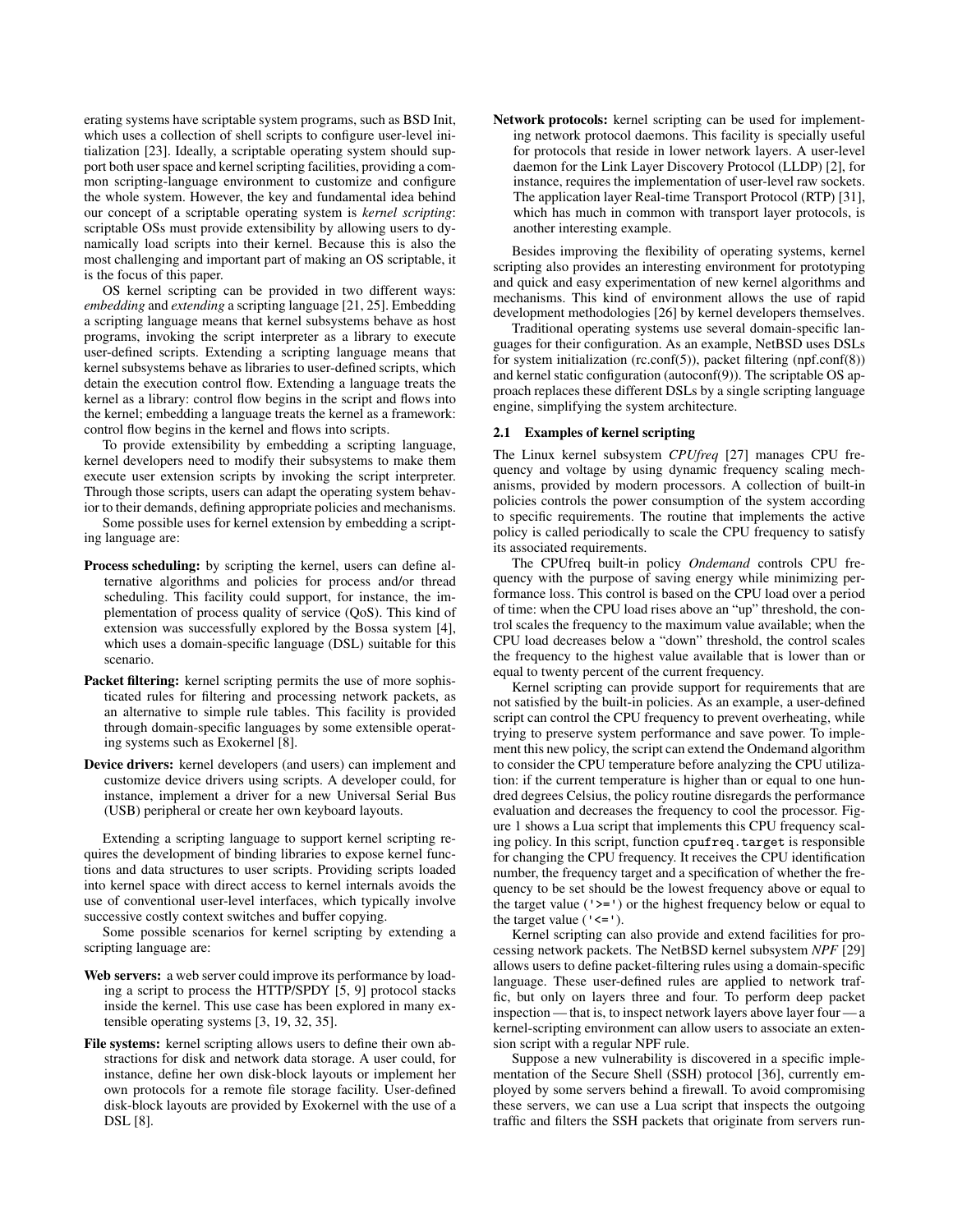```
up = 80down = 30overheated = 100
function throttle (cpu, cur, max, min)
   - get utilization since last check
 local load = get\_load(cpu)-- get temperature
  local temp = acpi.get_temp(cpu)if temp >= overheated then
    -- decrease frequency by 20%
    cpufreq.target ( cpu, cur * 80 / 100, 's=')
  else
    if load > up then
      -- rise frequency to the maximum value
      cpufreq . target ( cpu , max , '>=')
    elseif load < down then
      -- decrease frequency by 20%
    cpufreq . target ( cpu , cur * 80 / 100 , '<=')
    end
  end
end
```
Figure 1. Lua script for controlling CPU frequency

ning the vulnerable SSH implementation. Blocking the traffic coming from these servers protects them from accesses that can exploit their vulnerability.

Figure 2 shows a Lua extension script that implements this filtering facility. To activate the filtering, we can associate the script to a NPF rule that applies it to outgoing packets from TCP connections on port 22.

Function filter receives the header (hdr) and payload (pld) of a network packet. Because it only receives TCP packets originated on port 22, it can assume that the payload contains an SSH message. In the SSH protocol, when a connection has been established, both sides send an identification string; the script parses this string to verify whether the message has been sent by a server running the vulnerable SSH implementation. If so, it signalizes that the packet should be dropped.

```
function filter (hdr, pld)
  -- get a segment of the payload
  local seg = pld:segment(0, 255)-- convert segment data to string
  local str = tostring (seg)
  -- pattern to capture the software version
  local pattern = 'SSH% - [^ -% G] + % - ([^ -% G] +) '-- get the software version
  local software_version = str : match ( pattern )
  if software_version == 'OpenSSH_6 .4' then
    -- reject the packet
    return false
  end
  -- accept the packet
  return true
end
```
Figure 2. Lua script for inspecting SSH packets

To extract the SSH implementation version, function filter converts the first 255 bytes of the payload to a Lua string and uses a pattern to locate and extract the SSH version. The pattern used by the script matches strings beginning with "SSH-" (the '%' character works as an escape in Lua patterns), followed by one or more printable characters with the exception of hyphen and whitespace, an hyphen, one or more printable characters with the exception of hyphen and whitespace (which specifies the version).

#### 2.2 Addressing Scriptable Operating System Issues

Because scriptable operating systems allow users to load and run code in privileged (kernel) mode, they involve the same class of issues experienced by previous work on extensible operating systems [30, 33]. Because typical scripting development practices are applied, they also involve issues that are present in regular scriptable applications scenarios.

Scriptable operating systems issues are mostly related to maintaining the integrity of the system, providing ease of development and enforcing effectiveness and efficiency of kernel scripts. Among those issues, the main concern when providing scripting facilities to an OS kernel is to preserve its integrity. Kernel scripts must not be allowed to cause any harm. In other words, they should not be allowed to introduce malfunctioning, intentionally or not, either to the system itself or to the applications running on it. In practice, scripts can compromise the system integrity in many ways, such as:

- Correctness: kernel scripts could introduce erroneous behavior to the system, like crashing or corrupting it.
- Isolation: kernel scripts loaded by a specific user could corrupt resources owned by other users or compromise system fairness.
- Liveliness: kernel scripts could fall into an endless loop, block an execution flow, or run for so long that it could compromise the whole system responsiveness.

Conventional operating systems typically try to guarantee system integrity by allowing only privileged users to load and run kernel extensions. On the other hand, extensible operating systems usually allow users to load and run unprivileged code inside their kernels. Scriptable operating systems can use both approaches, providing different privilege levels for different instances of the kernelembedded interpreter. However, due to the higher-level nature of a scripting environment, kernel scripts, either privileged or not, cannot be fully responsible for guaranteeing system integrity. In particular, even privileged kernel scripts should not be responsible for managing memory allocation or explicit synchronization. This responsibility should be confined to the system-programing language code to preserve the separation of roles that is typical of scripting environments. That is, we should prevent kernel scripts to compromise the system integrity due to the problems of managing memory allocation (e.g., null pointer dereference, memory leak) and explicit synchronization (e.g., deadlock, starvation). The system language should be used to implement the core and low-level operations, such as memory allocation and synchronization, and the scripting language should be used to implement the high-level and configuration part, such as resource allocation policies.

Extensible operating systems frequently use programminglanguage resources to prevent extensions malfunctioning and guarantee system integrity. For example, Exokernel provides a collection of domain-specific extension languages to allow users to create their own disk and network abstractions; these languages are very restricted to prevent extensions from causing harm to the system (they are not Turing-complete languages). Singularity[13] provides tools for static code analysis, also to prevent extension violations.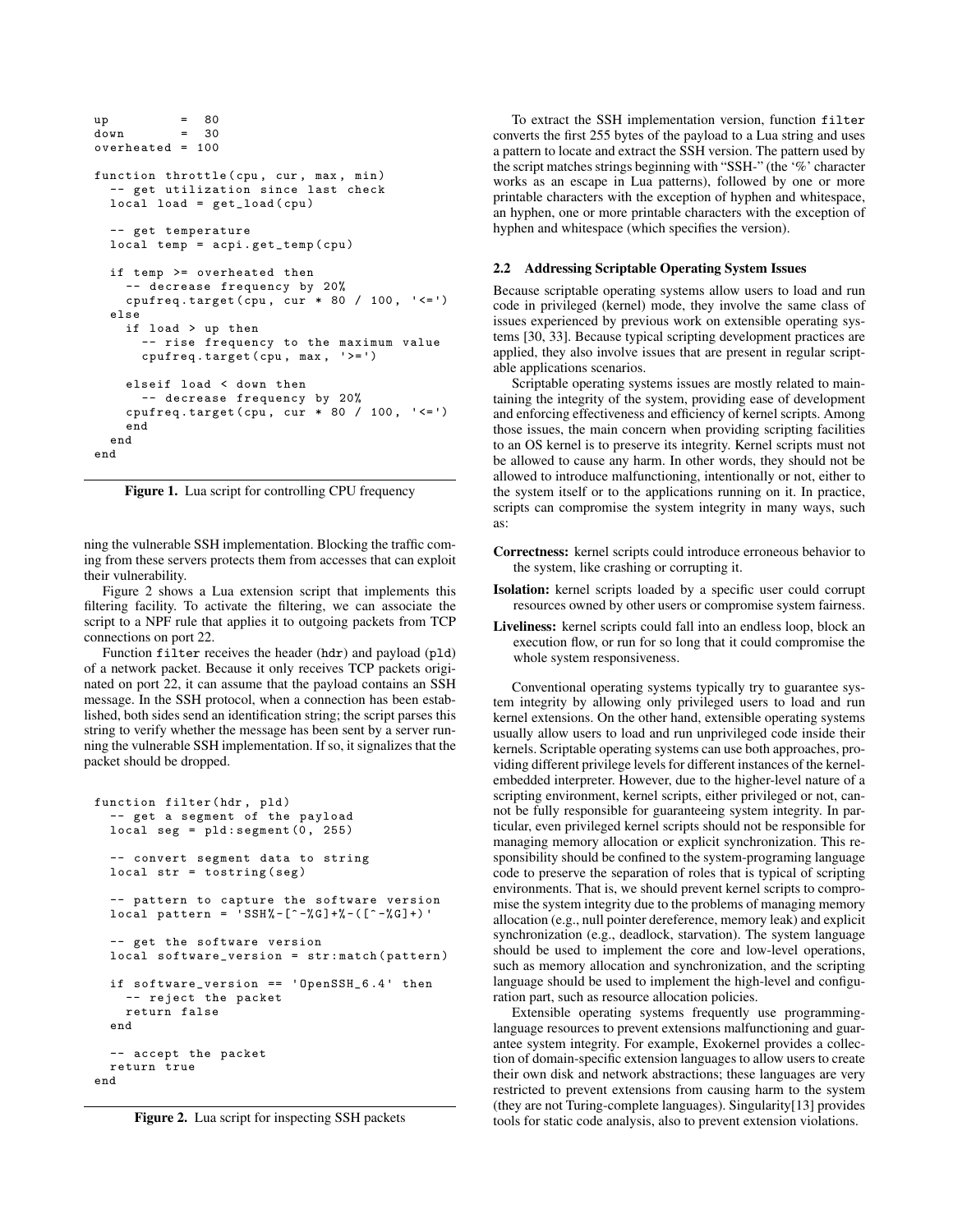Scripting languages usually provide protection features, such as type safety, automatic memory management and protected calls. Some scripting languages also allow the use of sandboxing techniques for protecting resources. As an example, Lua can restrict the set of available libraries, the amount of memory used and the number of instructions executed by each instance of its interpreter. This kind of sandboxing can also be used to enforce overall system integrity.

Another key feature of a scriptable operating system is ease of development. Scripting languages are in essence very highlevel programming languages. Usually, they are dynamically typed and provide high-level data structures, operations and APIs. Some scripting languages are also extensible, allowing their customization to specific application domains. This customization permits the implementation of domain-specific languages, but with the advantage of sharing a common syntax and APIs among different domains. Scripting languages are also often used to promote productivity and are aimed at non-programmers too. Lua, for instance, is used as an extension language for Wikipedia, World of Warcraft, and Wireshark; in these applications Lua is typically used either by non-programmers or non-system programmers.

Effectiveness and efficiency of the kernel scripts are also extremely important for scriptable operating systems. OS kernels are specially sensitive to timing issues; therefore, kernel scripts must be reasonably efficient. They should not introduce an overhead that could compromise overall system performance. One of the main arguments for extending OS kernels is to avoid the overhead imposed by successive context switches between kernel and user space. Scripts that intend to benefit from running in kernel space must then not introduce an overhead that is higher than that imposed by context switching. Some modern scripting language interpreters are noticeably fast and have proven efficiency in benchmark tests. However, if efficiency is a real concern in a specific scenario, an strategy to improve scriptable systems efficiency is implementing performance critical tasks using the system's programming language and providing proper bindings for the scripting language.

Apart from performance issues, it is also important that kernel scripts be effective. Kernel scripts must be able to implement useful extensions. This requirement can be achieved by creating proper bindings between the scripting language and the kernel. To permit the creation of such bindings, the scripting language must be able to be both embedded and extended. It must be customizable to support kernel-suitable programming interfaces and data structures; it must also provide adequate interfaces to allow kernel execution flows to call script procedures and access script data structures. Bindings have also an important role to make scripts easier to program and preserve system integrity, because they provide the abstraction and protection levels for the APIs and data structures exposed to kernel scripts.

Creating proper bindings is one of the most difficult tasks when making an OS kernel scriptable. Proper bindings are those suitable for addressing the issues presented in this section. That is, bindings that satisfy the requirements of maintaining the integrity of the system, providing ease of development and enforcing effectiveness and efficiency of kernel scripts. OS kernels typically behave like a large set of complex and interdependent programs, so the difficulty of this task is inherent to the complex nature of these systems. However, this difficulty can be attenuated if the scripting language provides adequate resources for embedding and extending it.

# 3. Why Lua?

Lua is an extensible extension programming language, designed both to customize and be customized by applications [15, 17]. Unlike most scripting languages, Lua has been specifically designed as an *embedded* language: it is implemented as a regular C library with a well-defined API [14, 18].

The Lua C API provides a pragmatic way to bind scripts to a host program in both directions [18]. Through the Lua C API, a host application can get and set variables and call functions defined in a script; this ability is what makes Lua an extension language. The Lua C API also allows a host program to export functions and variables to a script, adding new facilities to the Lua environment; this ability is what makes Lua an extensible language.

Extending an operating system is somewhat different than extending a user-level application, because kernels are susceptible to a particular set of constraints. OS kernels are typically written in a limited subset of the C programming language. There is no support for floating-point types, because context switches of the floating-point unit are overly expensive. There is also no support for the entire C standard library; instead, there are only a few standard functions available. As an example, kernel code cannot use the traditional free/malloc functions, as they need the kernel to be implemented.

According to the ISO C standard [1], a *freestanding environment* is one that does not assume an operating system. Programs that comply with this environment have only a limited subset of the C standard headers available, namely float.h, iso646.h, limits.h, stdarg.h, stdbool.h, stddef.h and stdint.h. Ideally, operating system kernels and their extensions should be freestanding compliant. Moreover, because general-purpose operating systems are designed to run over several hardware platforms, an embedded language interpreter should not have platform dependent issues, such as endianness.

Because portability is one of the main design goals of Lua, its core is almost freestanding compliant, depending on few additional standard headers. These dependencies, however, can be easily tracked in the source code, because they are confined to a single configuration header file. Floating-point dependent code is also confined to this header file. Furthermore, all OS dependent code is placed outside the Lua core, in external libraries. The Lua core, for instance, does not link to C memory-allocation functions; it allocates memory by calling a function that is passed as an argument when creating a new interpreter state. Lua is written in pure ISO C [1] and has no hardware platform dependencies.

Another constraint on OS kernels is size. An operating system kernel remains loaded in memory from the moment the system is started until it is shut down. Therefore, kernel size is a relevant issue. Binary images of OS kernels usually have less than 5 MB (common Linux distributions have about 3 MB). Like the kernel itself, an embedded interpreter must also have a small size and be reasonably efficient.

Compared to other scripting languages, Lua has a very small footprint. The Lua 5.1.4 standalone interpreter, together with all Lua standard libraries, has 258 KB on Ubuntu 10.10; other languages, such as Python and Perl, have a few megabytes<sup>1</sup>, the same order of magnitude of a full OS kernel.

Finally, because an OS kernel has unrestricted access to the entire hardware, special constraints should be put on kernel extensions to prevent damages or unwanted access to system resources. The embedded language must provide some means to isolate extension code and restrain its access to the kernel environment.

Lua provides programming support to enforce access restrictions upon scripts. Like most scripting languages, Lua has automatic memory management, which prevents scripts from directly manipulating memory through pointers. Lua also supports multiple state instances; its C code has no global variables at all. This implementation provides full state isolation, which in turn provides the

<sup>1</sup> On Ubuntu 10.10, Python 2.6.5 has 2.21 MB and Perl 5.10.1 has 1.17 MB.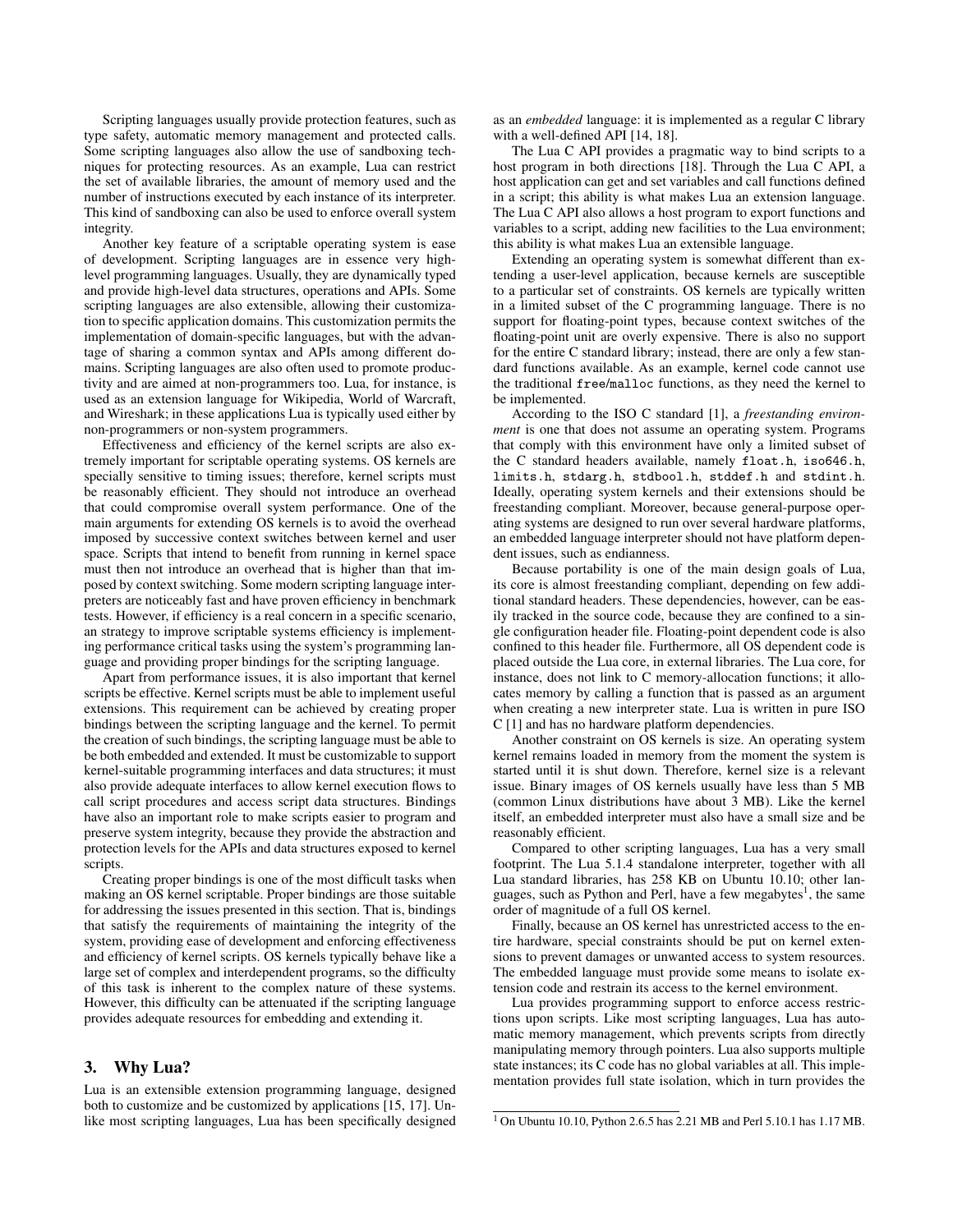means to isolate extensions from each other and from the kernel itself. Because different sets of libraries can be provided for those states, it is possible to create independent protection domains, with different privilege levels.

#### 4. A Kernel-scripting Environment based on Lua

Our programming and execution environment for kernel scripting consists of four basic components: the Lua interpreter properly embedded in the kernel, for executing Lua scripts; a programming interface, used by kernel developers to make their subsystems scriptable; a user interface, for loading and running scripts in the kernelembedded Lua interpreter; and Lua bindings, for sharing functions and data structures between the kernel and user-defined scripts. Figure 3 outlines the architecture and operation of this environment.



Figure 3. Architecture and operation of kernel scripting with Lua

## 4.1 Operation overview

Let us consider the scripting extension of the CPUfreq subsystem, discussed in Section 2.1. Suppose a user wants to activate the CPU frequency controller shown in Figure 1. To do so, she needs to load this script into the kernel-embedded Lua interpreter. To load her script, she uses the command-line tool provided by the User Interface (UI), which allows her to dynamically interact with the Lua interpreter.

Once the script has been loaded into the kernel, the CPUfreq subsystem uses its embedding binding to periodically call function throttle, which implements the user-defined policy. Besides allowing kernel subsystems to call Lua scripts, embedding bindings are also responsible for handling errors during the execution of those scripts. As an example, if the execution of function throttle fails, CPUfreq's embedding binding can invoke a default routine to process the frequency scaling.

To obtain current CPU temperature, function throttle uses an extension binding, which provides this information through function acpi.get\_temp. An extension binding also allows the script to set the CPU frequency, through function cpufreq.target. Function get\_load is a user-defined function which also uses an extension binding to obtain information to compute the current CPU load.

Kernel extension bindings are typically developed as loadable kernel modules (LKM), and are provided to scripts as regular Lua extension libraries, implemented in C. They can be loaded into kernel Lua states by the kernel subsystem (through the Kernel Programming Interface), by the User Interface (through a command), and also by the script itself (through function require, provided by the Lua standard library).

#### 4.2 Kernel-embedded Lua

The main component of our kernel-scripting environment is the Lua interpreter, properly embedded in the OS kernel. Although some changes were necessary to embed Lua in the Linux and NetBSD kernels, all those changes were non-intrusive, involving only the modification of some macros in the Lua configuration header file and the replacement of some facilities from the C standard library that are not present in a kernel environment.

The most significant change we had to make concerned the use of floating-point types. As we discussed before, OS kernels do not provide support for floating-point types. We substituted the standard Lua number type, defined as double, for the integer type intmax\_t; this change required only the redefinition of nine macros in file luaconf.h. We chose the integer type intmax\_t for the convenience of having the largest integer type available in the underlying platform.

The Lua interpreter does not depend on the C standard library for memory allocation. Instead, it allows host programs to provide their own implementations of memory allocators. We implemented allocator functions for both Linux and NetBSD using the memory allocation primitives available in their kernels. Both memory allocation functions have less than eighteen lines of code.

Another change we had to make was the replacement of the pair of functions *setjmp*/*longjmp*, used by Lua for exception handling. We replaced these functions by equivalent functions available in the Linux and NetBSD kernels. This change required only the redefinition of three macros in file luaconf.h.

Besides the Lua interpreter, we also embedded the Lua basic library and some Lua standard libraries that do not depend entirely on operating systems resources or floating-point types (the *debug*, *coroutine*, *table* and *string* libraries). The only modifications we needed to make was the removal of some OS-dependent facilities from the basic and debug libraries, and the removal of floatingpoint formats from the string library.

## 4.3 User Interface

The User Interface (UI) has two parts: one running in user space and the other inside the kernel. The user-level component consists of a command-line tool and a *pseudo-device* descriptor file. The kernel component is the corresponding pseudo-device driver. The user-level tool resembles a Lua stand-alone interpreter, but instead of executing Lua scripts in user space, it executes them in the kernel-embedded Lua interpreter.

The user-level command interface is actually a front-end for the pseudo-device driver. When a user issues a command, the UI user-level component forwards it, by invoking an *ioctl* system call, to a handler function registered by the pseudo-device driver. This handler function, running inside the kernel, provides the actual commands for handling kernel Lua states and for loading and running scripts inside these states.

The pseudo-device driver allows only privileged access; that is, it processes only requests submitted by privileged users. Before processing any command submitted from user space, the handler function checks the user credentials. If the user has administrative privileges, the command is processed; otherwise, an access error is returned.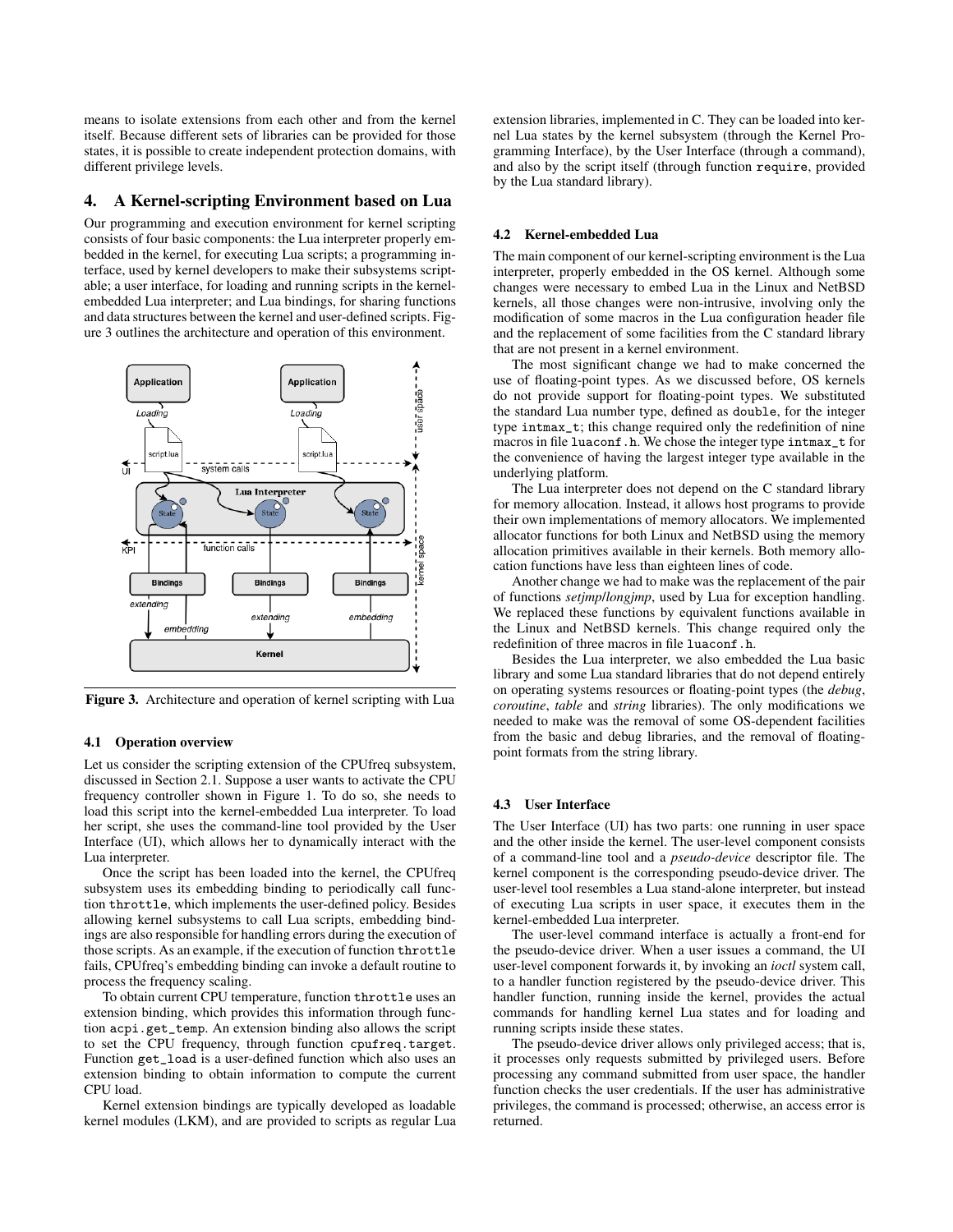#### 4.4 Kernel Programming Interface

To make a kernel subsystem scriptable, a developer needs to implement proper bindings for both extending and embedding Lua inside the kernel. In both cases, she will use the Lua C API [16] and the Kernel Programming Interface (KPI), which is implemented by the pseudo-device driver presented in the previous section. Among other facilities, the KPI provides functions to create and destroy Lua states, to synchronize the access to these states, and to load extension libraries into them.

In our scripting environment, Lua scripts are loaded into *kernel Lua states*, created through the KPI. Those states are similar to Lua states created with the regular Lua C API, but they are adapted to the kernel environment, which requires synchronization primitives and the use of special memory allocators.

When they are created, new kernel Lua states are registered in the pseudo-device driver, so that they can be accessed from user space, through UI commands. Because the system-call handler function and the kernel subsystem execute in concurrent flows, their access to kernel Lua states must be coordinated with synchronization mechanisms. Synchronization is also necessary if a Lua state can be accessed by concurrent control flows inside a subsystem or shared among different subsystems.

The synchronization of kernel Lua states is based on mutual exclusion mechanisms provided by the underlying OS kernel. Besides storing a regular Lua execution state, a kernel Lua state has also a mutual exclusion handle. Synchronized access to a state is enforced by programming discipline: *locking* and *unlocking* the state, respectively, before and after using it. The KPI provides synchronization primitives for both operations.

Extension bindings must be registered in the pseudo-driver to permit Lua scripts to dynamically load them through function require, like regular Lua libraries. The KPI provides this registering operation.

# 5. Evaluation

One of the main reasons for the large adoption of scripting languages in several domains is based on a tradeoff between systems performance and programmers performance. Because of this tradeoff, it is hard to do an objective evaluation of the alleged productivity gains we can get from the use of scripting languages [28].

An objective evaluation of our system suffers the same difficulty. Therefore, in this section we will not argue that kernel scripting is better (or worse) than other forms of extensions for operating systems, but instead we will argue that kernel scripting is a viable form of extension, comparable to its alternatives.

To evaluate our kernel-scripting environment, we implemented extensions for two kernel subsystems: the Linux subsystem CPUfreq and the NetBSD subsystem NPF (a packet filter). We chose these two subsystems because they have some favorable characteristics for scriptable extensions. First, they already provide support for extension modules, which can notably benefit from running inside the kernel. Second, they do not provide OS core services, such as process scheduling. Therefore, we could develop our extensions in a non-intrusive way, without modifying core components of the OS kernel.

We based our evaluation on the following questions, derived from the requirements discussed in Section 2.2:

Usefulness: do the scripts implement useful extensions?

Simplicity: are the scripts easily developed?

Performance: do the scripts perform adequately? Do they compromise the overall system performance?

Reliability: do the scripts compromise the system reliability?

Our first experiment was the extension of the Linux CPUfreq subsystem. CPUfreq supports the dynamic addition of new CPU frequency controllers in the form of loadable kernel modules. We used this feature to develop a CPUfreq module that supports the dynamic addition of new frequency controllers in the form of kernelloadable user scripts. Our CPUfreq module implements both embedding and extension bindings: it calls periodically a Lua function that adjusts the CPU frequency, and also exposes the necessary kernel resources to the Lua code.

The main reason for executing CPUfreq controllers in kernel space is to react promptly to the need of changing the CPU frequency. Such a requirement is difficult to achieve if the controller executes in user space. As an example, the CPUfreq built-in controller Ondemand adjusts the CPU frequency according to the CPU load. To react quickly when more processing power is required, the Ondemand controller sets its rescheduling interval to a value that is two hundred times the latency for changing the CPU frequency. In our experiment, we used an Intel Pentium M CPU 1.6 GHz, leading to scheduling intervals around 20 ms.

We implemented a Lua script version of Ondemand, *Ondemand.lua*, using the same rescheduling interval set by the original controller. The average execution time of the Lua version was  $8 \mu s$ , which is 0.04% of its rescheduling interval. Thus, we did not introduce a measurable overhead using a CPU frequency controller implemented in Lua.

Our Lua script version of Ondemand has a total of 47 lines of Lua code (including the Lua function get\_load, which uses the extension binding to access CPU load information). Although it is a simplified version of the original controller, it has less than 8% of the amount of lines of that controller (618 lines of C code<sup>2</sup>). CPUfreq's Lua bindings have 138 lines of C code, which makes our whole implementation less than 30% of the original controller's size.

The Lua version of Ondemand can also be configured at runtime. For instance, using the UI interface, a user can load a script that modifies the value of the global variable up, changing the CPU load threshold above which the CPU frequency is risen. She can also redefine function get\_load to only consider the CPU time spent by user processes. In our experiment, we used a Lua version of the Ondemand policy to be able to compare it with the original CPUfreq built-in controller. However, different useful extensions can also be developed, such as the overheating-prevention script discussed in Section 2.1.

Like CPUfreq, the NetBSD NPF subsystem supports the dynamic addition of new packet-filtering rule procedures in the form of loadable kernel modules. In our second experiment we developed a NPF module that supports the addition of new packetfiltering rules in the form of kernel-loadable user scripts. Our NPF module implements an embedding binding that allows the module to call a Lua function to filter network traffic; its extension binding exposes the necessary kernel resources to the Lua code.

Packet filters applied to layers two to four are typically implemented in kernel space to not impose inadequate latency to network applications. By implementing a filtering facility through a kernel-loadable script, we can satisfy this low-latency requirement for higher-layers inspections too. Our NPF extension script filters SSH traffic to block access to vulnerable servers; it was shown in Figure 2, in Section 2.1. We executed this packet-filtering script in a virtual machine running on an Intel Core i3 CPU 3.10 GHz. A 100 Mbps virtual network connected the virtual machine to its host. Using Iperf [10], a TCP bandwidth measurement tool, we measured the network bandwidth in two scenarios: with and without the script, The average bandwidth for both cases was around

<sup>2</sup> On Linux kernel 2.6.25.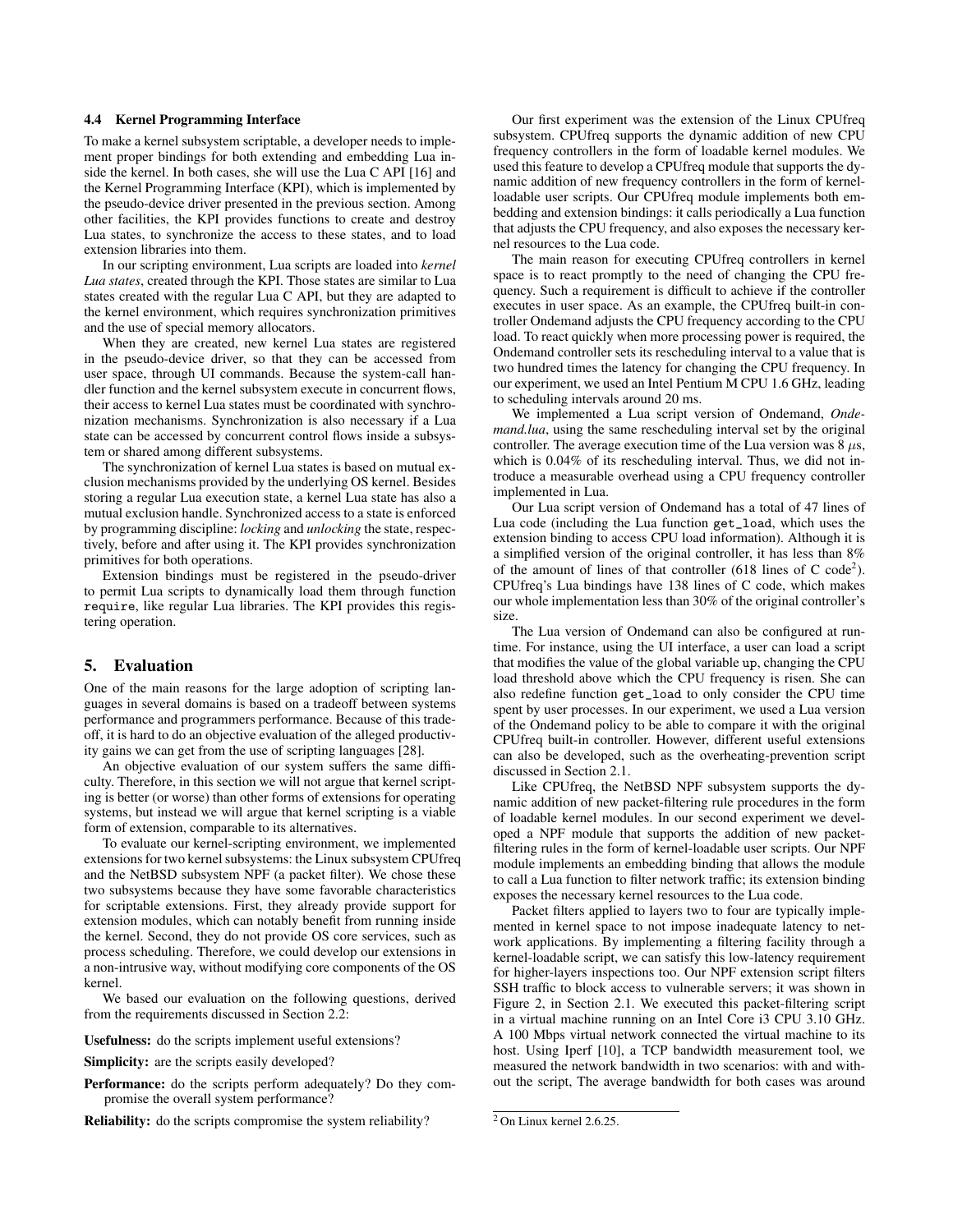96 Mbps. Thus, we did not introduce a measurable overhead by using a packet-filtering rule implemented in Lua.

The SSH protocol filtering script has 22 lines of Lua code. We cannot implement an equivalent filtering facility using only NPF rules. The embedding binding has around 200 lines of C code. Our filtering script uses Luadata, a Lua extension library specially developed for our kernel-scripting environment. Luadata exposes kernel memory safely to Lua code, and allows Lua scripts to apply *data layouts* to memory blocks, so that they can access delimited fields inside those blocks. The use of a full-fledged language, along with adequate libraries (such as the Lua string library, and Luadata) allowed us to easily implement the SSH-filtering facility.

Our kernel-scripting environment allows only privileged users to load and run extension scripts inside the kernel. Thus, kernel scripts cannot compromise system integrity more than loadable kernel modules do. Our environment also limit the number of instructions executed by the Lua interpreter, thus preventing an extension script to monopolize kernel execution time. The embedding bindings create individual Lua execution states, providing isolation among extensions. Extension scripts are also sandboxed; that is, they can use only a restricted set of extension bindings.

Independent research groups have used Lunatik, our first implementation of a kernel-scripting environment based on Lua, to experiment with OS kernel extensions. The Computer Networks Research Group at the University of Basel developed bindings for the Linux subsystem Netfilter to allow users to implement facilities for processing network packets using Lua scripts [11]. In their experiments, they implemented network address translation (NAT) with Lua, using a router running on an Intel Celeron CPU 2.4 GHz and a 100 Mbps local network, and measured the maximum throughput of both their NAT implementation using Lua and the Linux built-in NAT implementation. For both cases, the measured throughput was around 90 Mbps. Their analysis also showed that the Lua script and the built-in implementation had approximately the same latency and saturation interval. Their NAT implementation has 19 lines of Lua code.

Research groups at the University of Paderborn and at the University of Mainz used Lunatik to introduce scripting facilities into the pNFS file system, allowing pNFS clients to implement file layouts using Lua for configuring storage strategies [12]. They measured the execution time of several file-layout scripts using an Intel Xeon CPU 3.30 GHz. The average execution time was  $1 \mu s$  for the simplest script and  $8 \mu s$  for a full-featured one. In their experiment, a simple file-layout script had only 8 lines of Lua code.

Both research groups enforced system reliability by sandboxing; that is, through restricting the extension bindings exposed to the kernel scripts.

#### 6. Related Work

Many extensible operating systems use programming language resources to provide extensibility. Some of them, such as SPIN [6] and Singularity [13], use system languages; SPIN uses a subset of Modula-3 and Singularity uses an extension of C#. This is also the case of most conventional operating systems, which usually use C for their loadable kernel modules. Some systems use instead a set of domain-specific languages; one such system is Exokernel [8], which uses restricted languages suitable for specific tasks such as creating hard disk and network abstractions. This is also the case of some conventional operating systems, which use DSLs for providing packet filtering.

What distinguishes our approach from both kinds of extensible systems is the level of extensibility provided. Extending the operating system kernel through scripting stands halfway between providing limited domain-specific languages and providing a full-featured system programming language. Because the level of extensibility is closely related to the issues we discussed in Section 2.2, the choice of a language for extending the OS kernel is a trade-off among these factors.

When compared to system languages, scripting languages are usually easier for developing extensions and for enforcing protection. However, they are also usually less useful and efficient. These downsides can be mitigated, respectively, by providing proper bindings and by applying optimization techniques.

When compared to some DSLs, scripting languages are usually more useful and efficient. On the other hand, DSLs can be easier for developing extensions and for enforcing protection. These downsides can be mitigated with the use of proper bindings and by applying sandboxing techniques.

Scripting languages have also the advantage of providing a common language core that can be used in many different domains. Once a kernel-scripting environment has been provided to support some extension (e.g., a packet filtering facility), it can be reused in several other scenarios, both for writing other extensions — device drivers, network protocols, disk abstractions — and for experimentation. Moreover, having only one extension language engine facilitates the task of guaranteeing system integrity.

Besides extensible systems that use system languages and those that use domain-specific languages, there is also an extensible system that actually uses a scripting language. The  $\mu$ Choices operating system [7] provides a scripting language similar to Tcl for writing kernel extensions, allowing users to load and run scripts inside its kernel. Using scripts, users can aggregate system calls in batches to avoid context switches and thus improve system performance. Extension scripts are loaded into instances of a kernel-embedded Tcl interpreter that execute in independent system processes [22]. A set of extension bindings exposes to the scripts the necessary resources for extending the kernel. What distinguishes our approach from  $\mu$ Choices is our support of scripting by *embedding* the language interpreter, in addition to scripting by *extending* it.

Finally, another important point that distinguishes our approach from most previous extensible operating systems is that we have been focusing on extending existing general-purpose operating systems through kernel scripting, instead of implementing a whole scriptable operating system from scratch.

## 7. Conclusions

In this paper we presented our concept of a *scriptable operating system*, which results from applying the idea of extensibility through scripting to the concept of extensible operating systems. Based on this concept, we developed a scripting environment that allows the extension of kernel subsystems through user scripts, dynamically loaded and executed inside the kernel.

Our kernel-scripting environment uses Lua, a popular scripting language, with minimal changes. The ease of embedding Lua in both Linux and NetBSD kernels attested its notable portability, showing that it can be used even in hostile environments such as OS kernels.

Previous works have already explored the idea of extending an OS through user scripts; however, most of them provide restricted domain-specific languages, suitable for specific tasks. Our environment, instead, provides a general-purpose, full-fledged programming language, which not only allows the development of more sophisticated extensions but also provides an interesting programming environment for kernel developers themselves. As far as we know, it is also the first environment that provides kernel extensibility by both embedding and extending a scripting language. Moreover, we worked on top of existing general-purpose operating systems, not on systems initially designed for scripting.

We have already implemented our scripting environment for two general-purpose operating systems: Linux and NetBSD. Our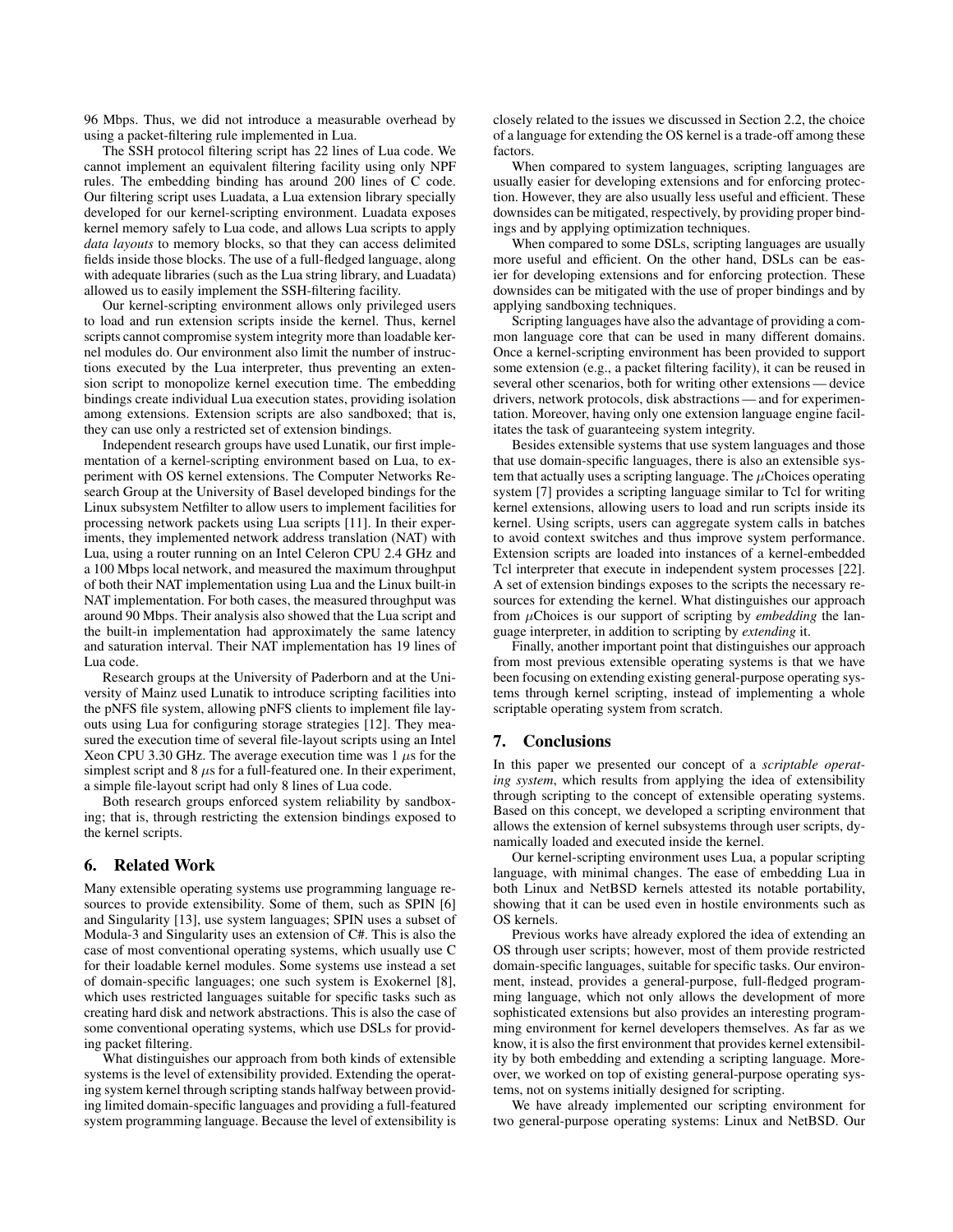NetBSD implementation is now part of the official NetBSD distribution. Our first Linux implementation, Lunatik, has been used by different research groups to support the extension of kernel subsystems [11, 12].

The positive evaluation of our kernel-scripting experiments showed that our proposal of providing OS extensibility through scripting based on Lua is a viable and interesting approach for extending OS kernels. We believe that this approach can help innovation in OS development. First, it delivers a higher-level programming environment to the kernel, providing support for easy and agile prototyping and experimentation. Second, it allows application developers, who typically have no kernel-programming skills, to experiment with the OS kernel for their own needs.

## Acknowledgments

Lua in the NetBSD kernel was partially developed as a Google Summer of Code project, sponsored by The NetBSD Foundation. We also thank the NetBSD developers for all given support. During the development of Lunatik, Lourival Vieira Neto had a grant from CAPES (the Brazilian Agency for the Improvement of Higher Education) and Roberto Ierusalimschy a grant from CNPq (the Brazilian Research Council).

# References

- [1] ISO C standard 1999. Technical report, 1999. URL http://www.open-std.org/jtc1/sc22/wg14/www/ docs/n1124.pdf. ISO/IEC 9899:1999 draft.
- [2] IEEE Standard for Local and Metropolitan Area Networks— Station and Media Access Control Connectivity Discovery. *IEEE Standard 802.1AB*, 2009.
- [3] G. Banga, P. Druschel, and J. C. Mogul. Resource containers: A new facility for resource management in server systems. In *OSDI*, volume 99, pages 45–58, 1999.
- [4] L. P. Barreto, R. Douence, G. Muller, and M. Südholt. Programming os schedulers with domain-specific languages and aspects: New approaches for os kernel engineering. In *Proceedings of the 1st AOSD Workshop on Aspects, Components, and Patterns for Infrastructure Software*, pages 1–6. Citeseer, 2002.
- [5] M. Belshe and R. Peon. SPDY protocol—Draft 3.1. URL http://www.chromium.org/spdy/spdyprotocol/spdy-protocol-draft3-1.
- [6] B. Bershad, C. Chambers, S. Eggers, C. Maeda, D. McNamee, P. Pardyak, S. Savage, and E. Sirer. SPIN—an extensible microkernel for application-specific operating system services. *ACM SIGOPS Operating Systems Review*, 29(1):74–77, 1995. ISSN 0163-5980.
- [7] R. H. Campbell and S.-M. Tan.  $\mu$ Choices: an object-oriented multimedia operating system. In *Proceedings of the Fifth Workshop on Hot Topics in Operating Systems, 1995 (HotOS-V)*, pages 90–94. IEEE, 1995.
- [8] D. Engler. *The Exokernel operating system architecture*. PhD thesis, MIT, 1998.
- [9] R. Fielding, J. Gettys, J. Mogul, H. Frystyk, L. Masinter, P. Leach, and T. Berners-Lee. Hypertext Transfer Protocol— HTTP/1.1, 1999.
- [10] M. Gates, A. Warshavsky, A. Tirumala, J. Ferguson, Jim Dugan, F. Qin, K. Gibbs, J. Estabrook, A. Gallatin, S. Hemminger, J. Nathan, and G. Renker. Iperf, 2008. URL http://iperf.sourceforge.net.
- [11] A. Graf. PacketScript—a Lua Scripting Engine for in-Kernel Packet Processing. Master's thesis, Computer Science Department, University of Basel, July 2010.
- [12] M. Grawinkel, T. Suss, G. Best, I. Popov, and A. Brinkmann. Towards Dynamic Scripted pNFS Layouts. In *High Performance Computing, Networking, Storage and Analysis (SCC), 2012 SC Companion:*, pages 13–17. IEEE, 2012.
- [13] G. Hunt and J. Larus. Singularity: rethinking the software stack. *ACM SIGOPS Operating Systems Review*, 41(2):37– 49, 2007. ISSN 0163-5980.
- [14] R. Ierusalimschy. *Programming in Lua*. Lua.org, third edition, 2013.
- [15] R. Ierusalimschy, L. de Figueiredo, and W. Celes Filho. Lua an extensible extension language. *Software: Practice and Experience*, 26(6):635–652, 1996.
- [16] R. Ierusalimschy, L. de Figueiredo, and W. Celes. *Lua 5.1 Reference Manual*. Lua.org, first edition, 2006.
- [17] R. Ierusalimschy, L. de Figueiredo, and W. Celes. The evolution of Lua. In *Proceedings of the third ACM SIGPLAN Conference on History of Programming Languages*, pages 2–26. ACM, 2007.
- [18] R. Ierusalimschy, L. H. de Figueiredo, and W. Celes. Passing a language through the eye of a needle. *Communications of the ACM*, 54(7):38–43, 2011.
- [19] M. F. Kaashoek, D. R. Engler, G. R. Ganger, and D. A. Wallach. Server operating systems. In *Proceedings of the 7th Workshop on Systems Support for Worldwide Applications (ACM SIGOPS European workshop)*, pages 141–148. ACM, 1996.
- [20] B. Lampson. On reliable and extendable operating systems. In *Proceedings of the Second NATO Conference on Techiniques in Software Engineering*, 1969.
- [21] G. Lefkowitz. Extending vs. embedding—there is only one correct decision, 2003. URL http://twistedmatrix.com/ users/glyph/rant/extendit.html.
- [22] Y. Li, S.-m. Tan, M. L. Sefika, R. H. Campbell, and W. S. Liao. Dynamic Customization in the  $\mu$ Choices Operating System. In *Proceedings of Reflection'96*, 1996.
- [23] M. K. McKusick, K. Bostic, M. J. Karels, and J. S. Quarterman. *The design and implementation of the 4.4 BSD operating system*. Pearson Education, 1996.
- [24] P. Mochel and M. Murphy. sysfs—The filesystem for exporting kernel objects, 2009. URL http://kernel.org/doc/ Documentation/filesystems/sysfs.txt.
- [25] H. Muhammad and R. Ierusalimschy. C APIs in extension and extensible languages. *Journal of Universal Computer Science*, 13(6):839–853, 2007.
- [26] J. Ousterhout. Scripting: Higher-level programming for the 21st century. *IEEE Computer*, 31(3):23–30, 1998.
- [27] V. Pallipadi and A. Starikovskiy. The ondemand governor. In *Proceedings of the Linux Symposium*, volume 2, pages 215– 230, 2006.
- [28] L. Prechelt. An empirical comparison of seven programming languages. *Computer*, 33(10):23–29, 2000.
- [29] M. Rasiukevicius. NPF—Progress and Perspective. *AsiaBS-DCon 2014*, page 21, 2014.
- [30] S. Savage and B. Bershad. Issues in the design of an extensible operating system. In *Proceedings of the First USENIX Symposium on Operating Systems Design and Implementation (OSDI)*, 1994.
- [31] H. Schulzrinne, S. Casner, R. Frederick, and V. Jacobson. RTP: A Transport Protocol for Real-Time Applications, 2003.
- [32] M. I. Seltzer, Y. Endo, C. Small, and K. A. Smith. Dealing with disaster: Surviving misbehaved kernel extensions. In *OSDI*, volume 96, pages 213–227, 1996.
- [33] M. I. Seltzer, Y. Endo, C. Small, and K. A. Smith. Issues in extensible operating systems. *Computer Science Technical Report TR-18-97, Harvard University*, 2(2.2):1, 1997.